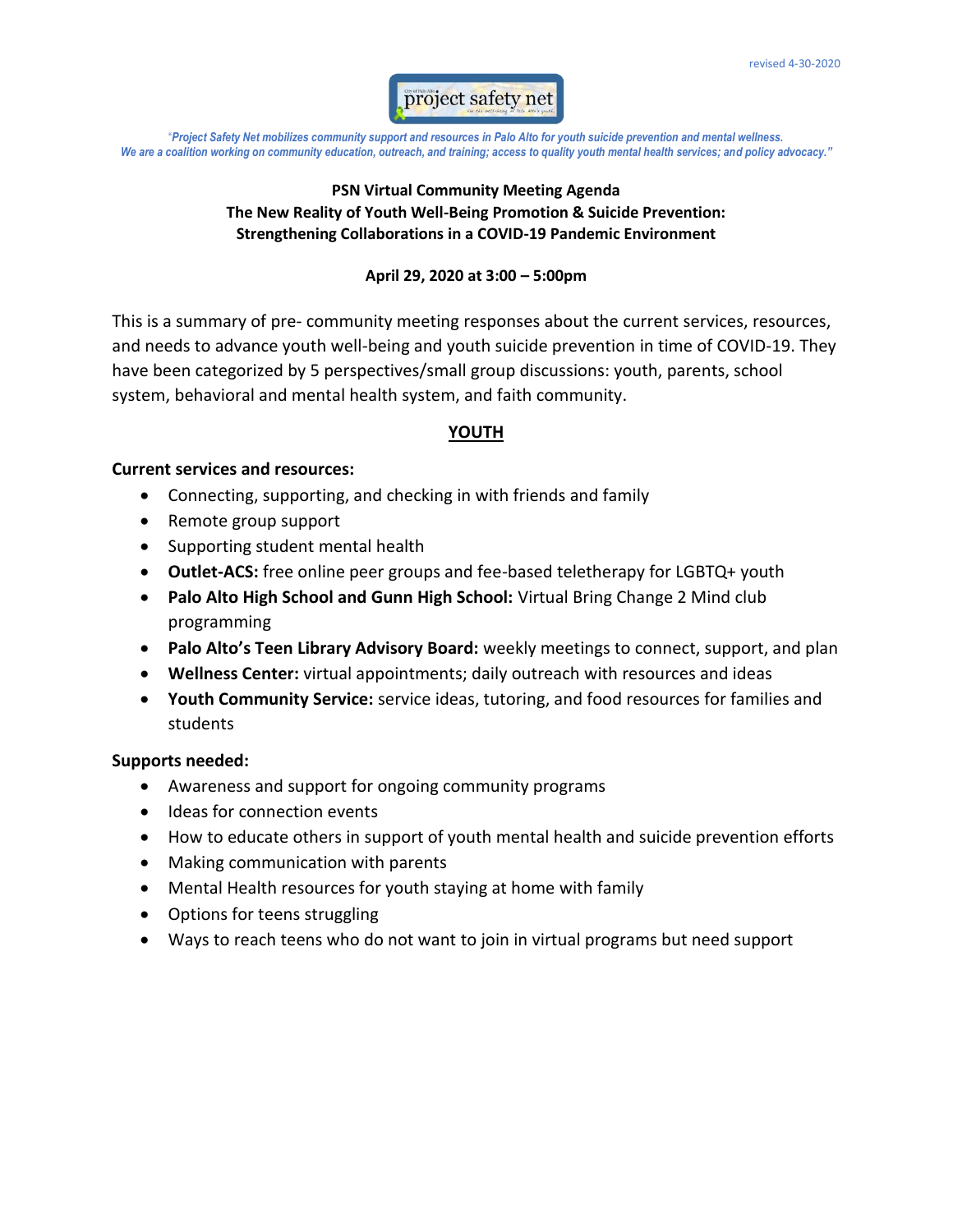

## **PARENT**

#### **Current services and resources:**

- **Counseling and Support Services for Youth (CASSY):** telehealth to school children
- **IAHV Sky Schools:** Mon-Fri and free FB live well-at-home online relaxation series for the community
- **Gunn High School's PTSA:** Communications for PTA parents; fundraising for PACF COVID-19 relief fund and information to families in need
- **Joyrun:** App that enables neighborhood delivery
- **The Parent Education Series/the Parent Venture:** virtual online (webinar) parent and community education
- **Palo Alto's PTAC Social Emotional Learning COVID-19 Task Force:** SEL resources for parents
- **City of Milkwaukee Health Department- Office of Violence Prevention:** Connection to mental health professionals for those in need

- Continued community-school collaboration
- Funding for virtual events
- Fundraising opportunities
- Technology support for Zoom webinar production
- Local organizations interested in offering pro bono (or low cost) webinars
- Resources to provide to our youth, students, and parents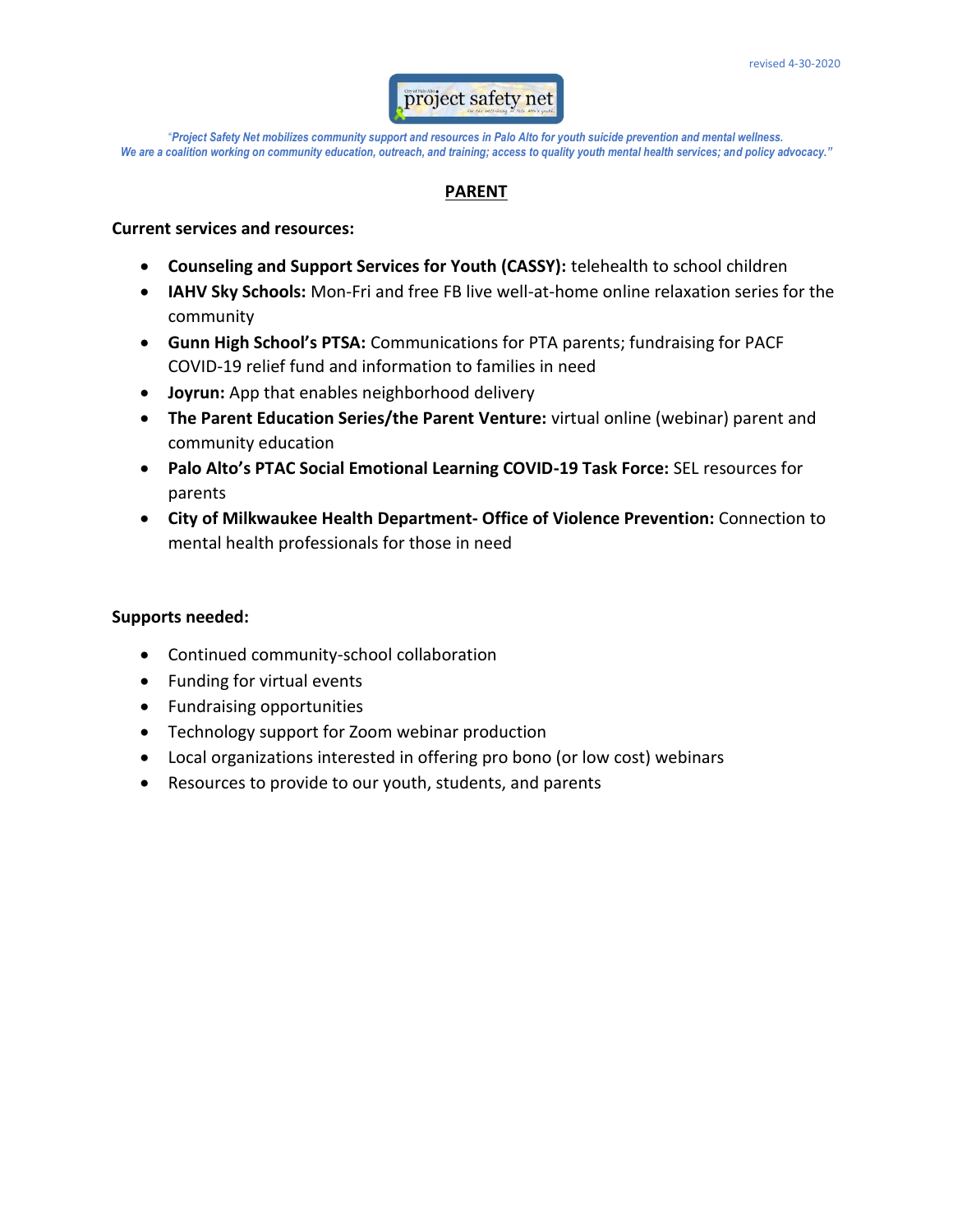

## **SCHOOL**

#### **Current services and resources:**

- Community grants
- **Acknowledge Alliance:** Mental health counseling for students via telehealth and Resilience support for educators via secure online video conferencing
- **City of Saratoga Community Engagement:** Teen Commission support and food distribution
- **County of San Mateo:** Sharing what's on the county site and other nonprofits
- **Gunn High School Teacher:** Teaching online classes and providing community connection and information to residents of Midtown
- **HEARD Alliance:** [www.heardalliance.org/help-toolkit](http://www.heardalliance.org/help-toolkit) schools can find intervention in a suicidal crisis during COVID-19
- **Jewish Family and Children's Services:** First responders for isolated seniors providing clinical and hands in support. There's also support for children, families, and teens
- **Palo Alto High School PTSA:** Providing information to parents and connecting them with experts
- **PAUSD:** Virtual wellness center with telehealth options for students
- **New York Department of Education Affinity:** Counseling support to counselors, social workers, and school communities
- **Youth Community Service:** Service learning projects at home and for people to engage in during COVID-19 pandemic; college student intern to support partners' projects for essential workers

- Help supporting students while away from the school building
- Virtual mental health strategies for students
- More support for our parents and staff members (examples: help prevent staff burn-out as well as boost staff morale)
- Resources for mental health and well-being
- Resources and funds for added costs of remote services
- Strategy moving forward
- Training for mental health support
- Trying to understand youth perspective and what they are saying
- Trying to understand how schools are preparing for re-engagement
- Where to send volunteers who want to help wellness efforts and connecting with individuals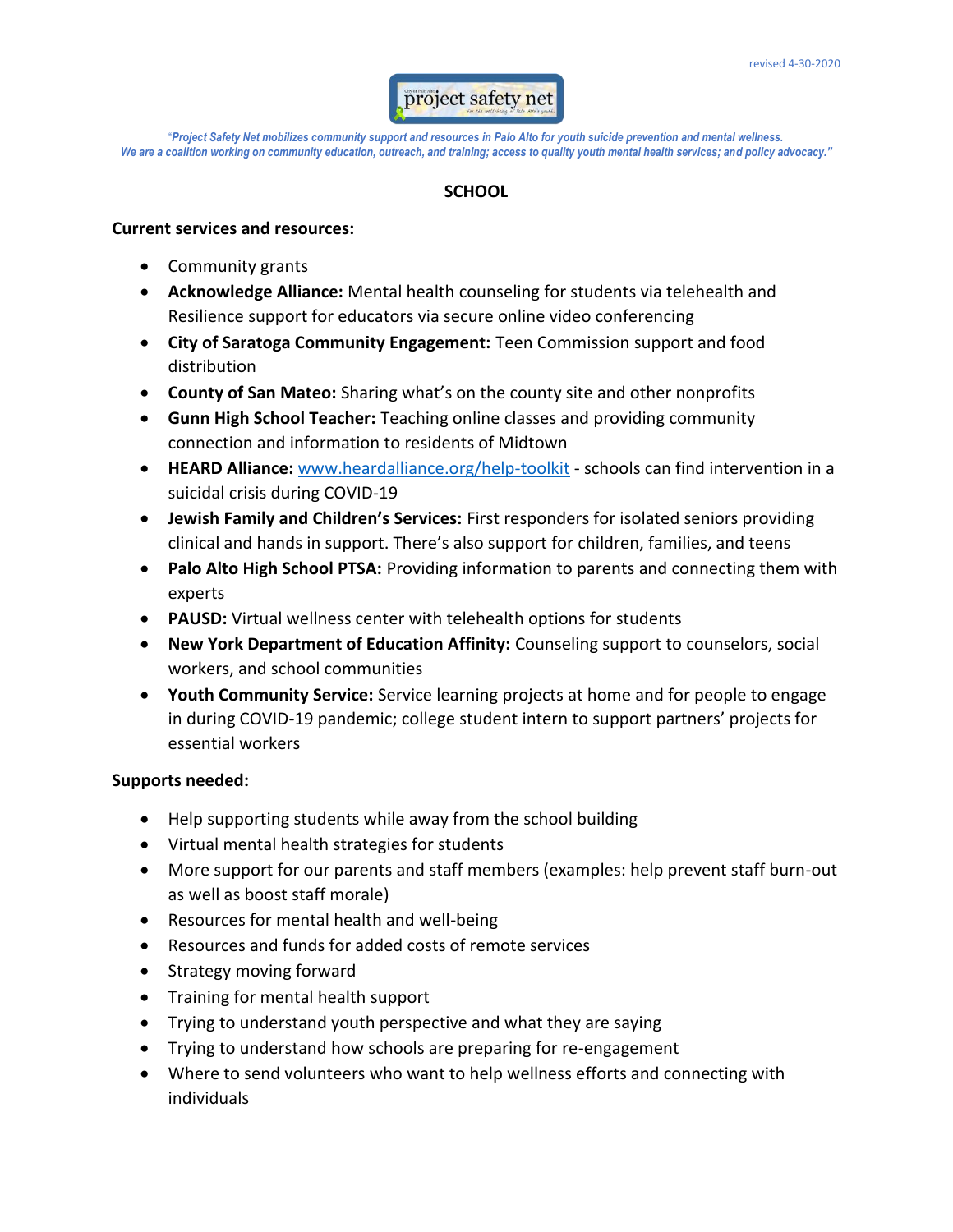# project safety net

"*Project Safety Net mobilizes community support and resources in Palo Alto for youth suicide prevention and mental wellness. We are a coalition working on community education, outreach, and training; access to quality youth mental health services; and policy advocacy."*

- Unsure at this time
- Anything will help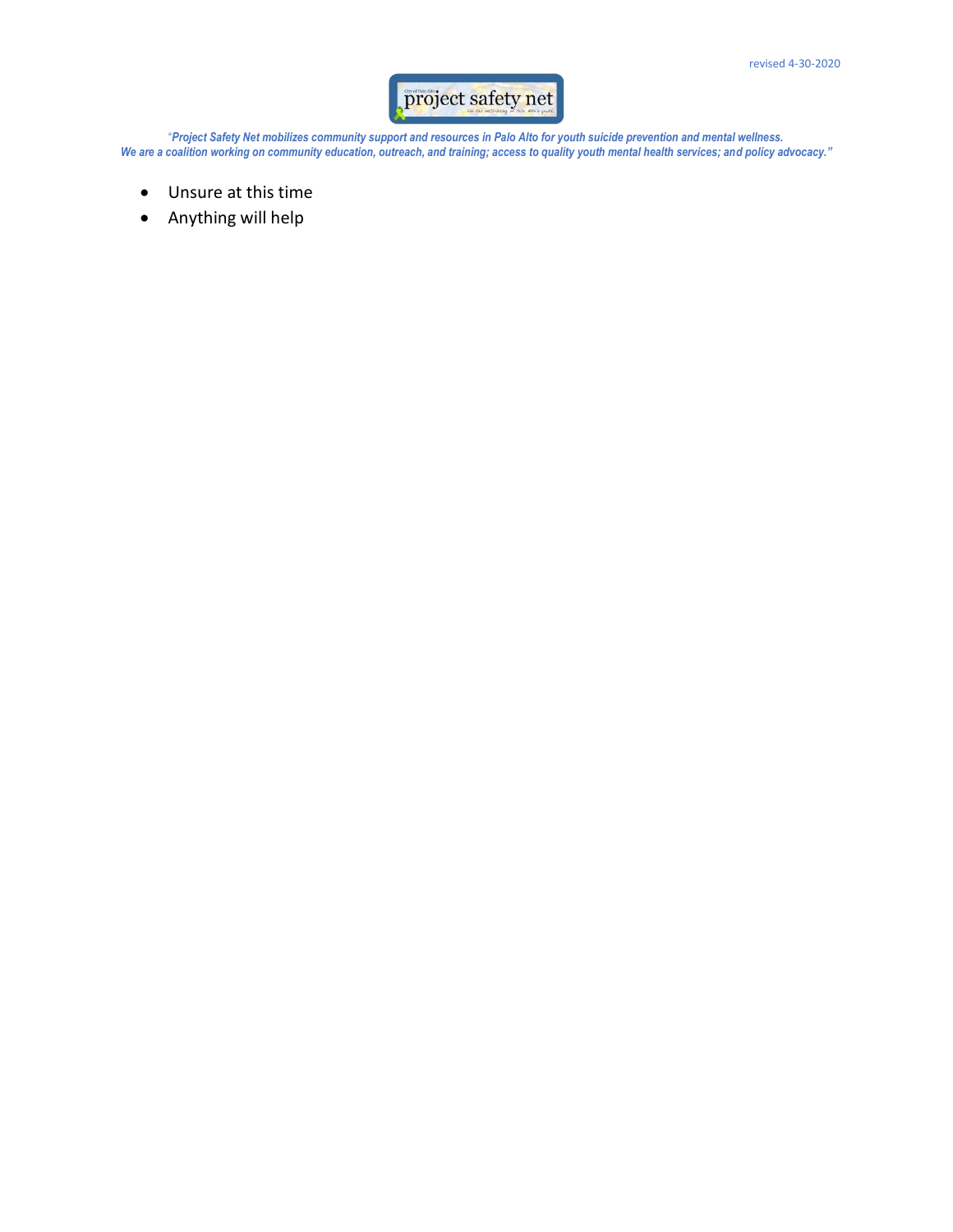

#### **BEHAVIORAL AND MENTAL HEALTH SYSTEM**

#### **Current services and resources:**

- **Acknowledge Alliance:** online meetings and groups to support students, teachers, staff, and administrators for psychological, social, and emotional wellbeing in 20+ school communities
- **Bay Area Clinical Associates:** telehealth outpatient services for ages 26 and under, and their families; intensive outpatient programs for adolescents and young adults
- **Caminar:** connecting LGBTQ+ adults to beneficial mental health opportunities within the county
- **Counseling and Support Services for Youth:** telehealth therapeutic services to children and youth in our districts
- **Peninsula HealthCare District:** Funding support to mental health community programs; outreach calls to isolated seniors; engagement of youth advisory group to help identify priority needs
- **SafeSpace:** supporting youth via daily Zoom meetings and trainings; small group and individual project planning via phone, Zoom, FaceTime, Skype
- **Santa Clara County Behavioral Health Services Department- Substance Use Prevention Services:** online programs and group sessions
- **San Mateo County Behavioral Health and Recovery Services:** resources, consultations, trainings, town hall, equity work, suicide prevention work, community courses
- **Stanford's Center for Youth Well-being and Mental Health:** supporting youth advocacy group
- **Youth Community Service:** welfare check-ins and youth group meetings
- **Lianne Avila, LMFT:** available in office and through telehealth
- **Roxanne Reeves:** online mental health advocacy and awareness
- **ESC (Central Ohio):** SEL support to students and staff
- **Moffitt Cancer Center (Florida):** Free mammograms and navigation
- **Valley Oasis (Los Angeles County):** all services related to sexual assault and domestic violence are still available
- **211info.org (Oregon/Southwest Washington):** COVID-19 information and referral, crisis lines, DV, food, reproductive health, WIC

- Collaboration and community voice
- Communication (examples: how to inform underserved communities; social media strategy)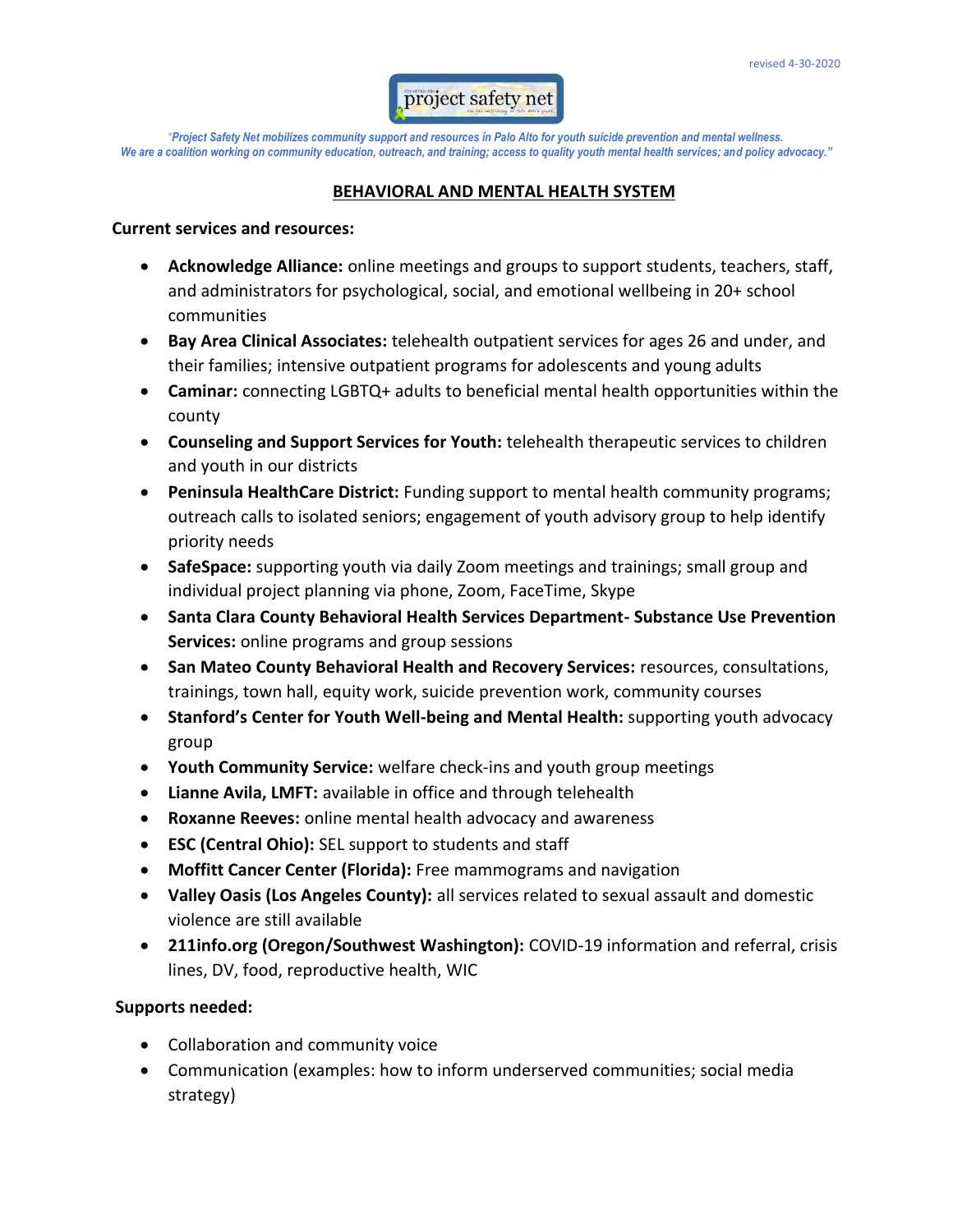## project safety net

"*Project Safety Net mobilizes community support and resources in Palo Alto for youth suicide prevention and mental wellness.*  We are a coalition working on community education, outreach, and training; access to quality youth mental health services; and policy advocacy."

- Connecting parents, youth, schools, agencies to mental health services
- Connecting to agencies open and offering telehealth, especially those that take insurance for referrals
- Input to help district focus on priority needs and partners to address needs
- Support on dealing with own stressors as well as staff and youth stress
- Talking points to suicide during COVID-19
- Feedback from young people
- Virtual supports for LGBTQ+ adults